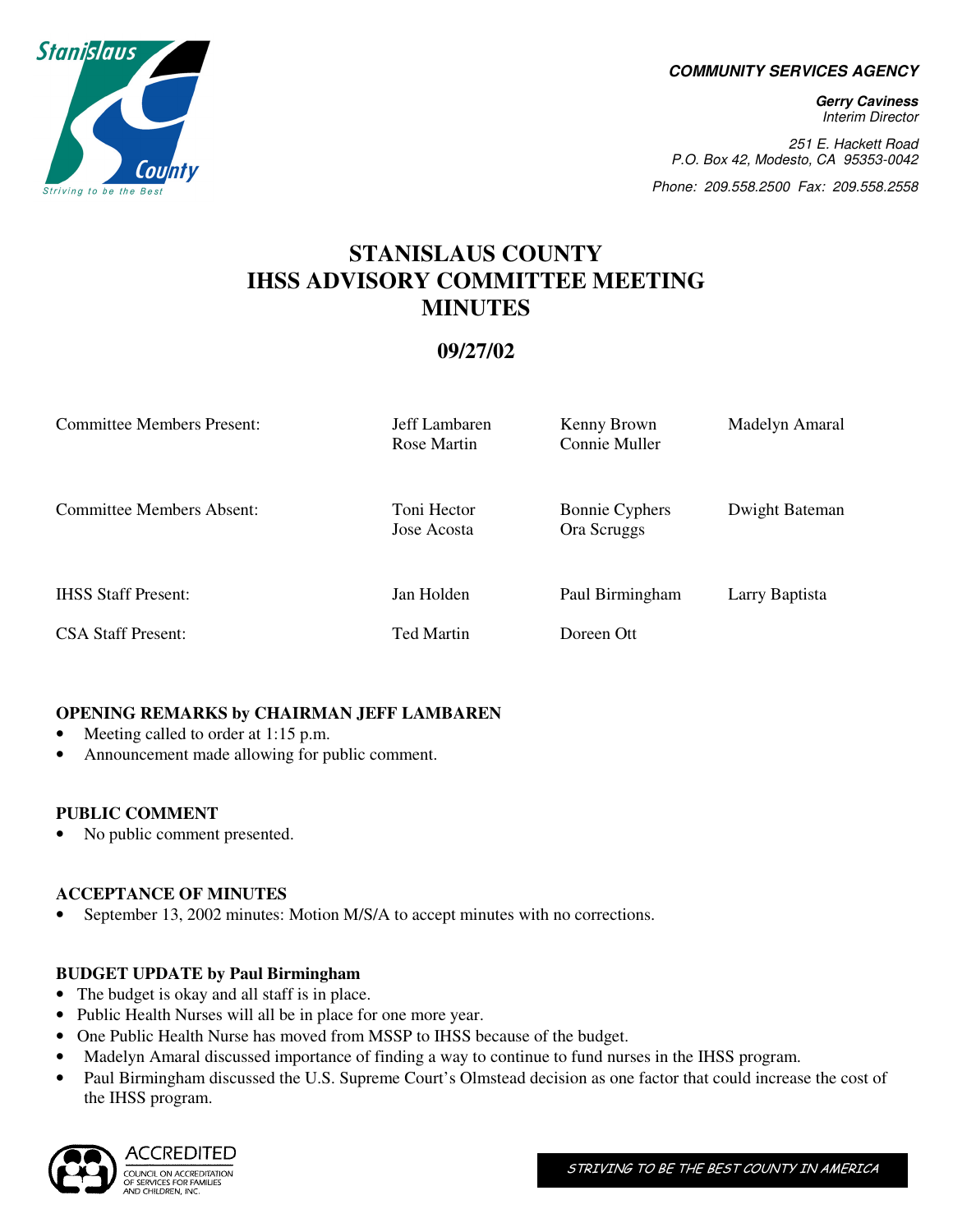• The Olmstead decision requires states to make community living opportunities available for persons who are living in institutions if the person's physician determines that community care is appropriate, the person wants to live in the community and the placement can be reasonably accommodated.

#### **MEMBERSHIP/BYLAWS UPDATE**

- Passed out copies of the bylaws draft with no mission statement included.
- Jeff Lambaren asked that CSA staff compose and send a letter to frequently absent committee members regarding the new bylaws on absenteeism. The letter should say the committee has missed their participation, but the committee will act upon the new bylaws and request their removal from the committee if they continue to miss meetings. Kenny Brown requested a copy of the bylaws be included with the letter. Jeff Lambaren will sign the letters.
- Jan Holden stated on the bylaws draft that Section 3, line C, should be stricken. Committee approved and CSA staff to make change.
- Motion: M/S/A to accept the bylaws operating procedures for the IHSS Advisory Committee.

# **REVIEW OF BOARD COPIES OF THE "EMPLOYER OF RECORD" RECOMMENDATION**

- Passed out copies of the committee's recommendation. Committee reviewed changes on recommendation draft.
- Jeff Lambaren had copies of the draft Board agenda item to hand out and review.

# **PREPARATIONS FOR BOARD OF SUPERVISORS' MEETING**

- Committee agreed on a Board of Supervisor's meeting for Tuesday, October 8, 2002 at 9:00am.
- Gerry Caviness would start the presentation, followed by Jeff Lambaren. Madelyn Amaral felt that she could address the Board on how helpful the CSA staff had been. Jeff encouraged each committee member to address the Board with their own perspective. All committee members should be introduced.
- CSA staff will call committee members to remind them about the Board of Supervisors meeting and find out who will need transportation provided.
- Paul Birmingham thanked the committee for considering the budget when coming to the decision of the recommendation.

#### **UPDATE HOMEMAKER MODE**

• The committee's recommendation has 8 homemakers but the Board agenda item recommendation has 4 homemakers. Jeff Lambaren said this was related to budget constraint, and what CSA could support.

#### **FUTURE CONSIDERATION OF PUBLIC AUTHORITY**

• Committee decided to wait until next meeting to discuss this item.

#### **RETREAT**

- Jan Holden spoke with Linda Macy and said that the committee could not have a meeting without the public attending. She suggested having a special meeting and then posting an agenda regarding a retreat.
- Committee directed CSA staff to start looking for time and locations for a retreat luncheon.
- The Committee suggested sometime in the beginning of next year in January possibly.